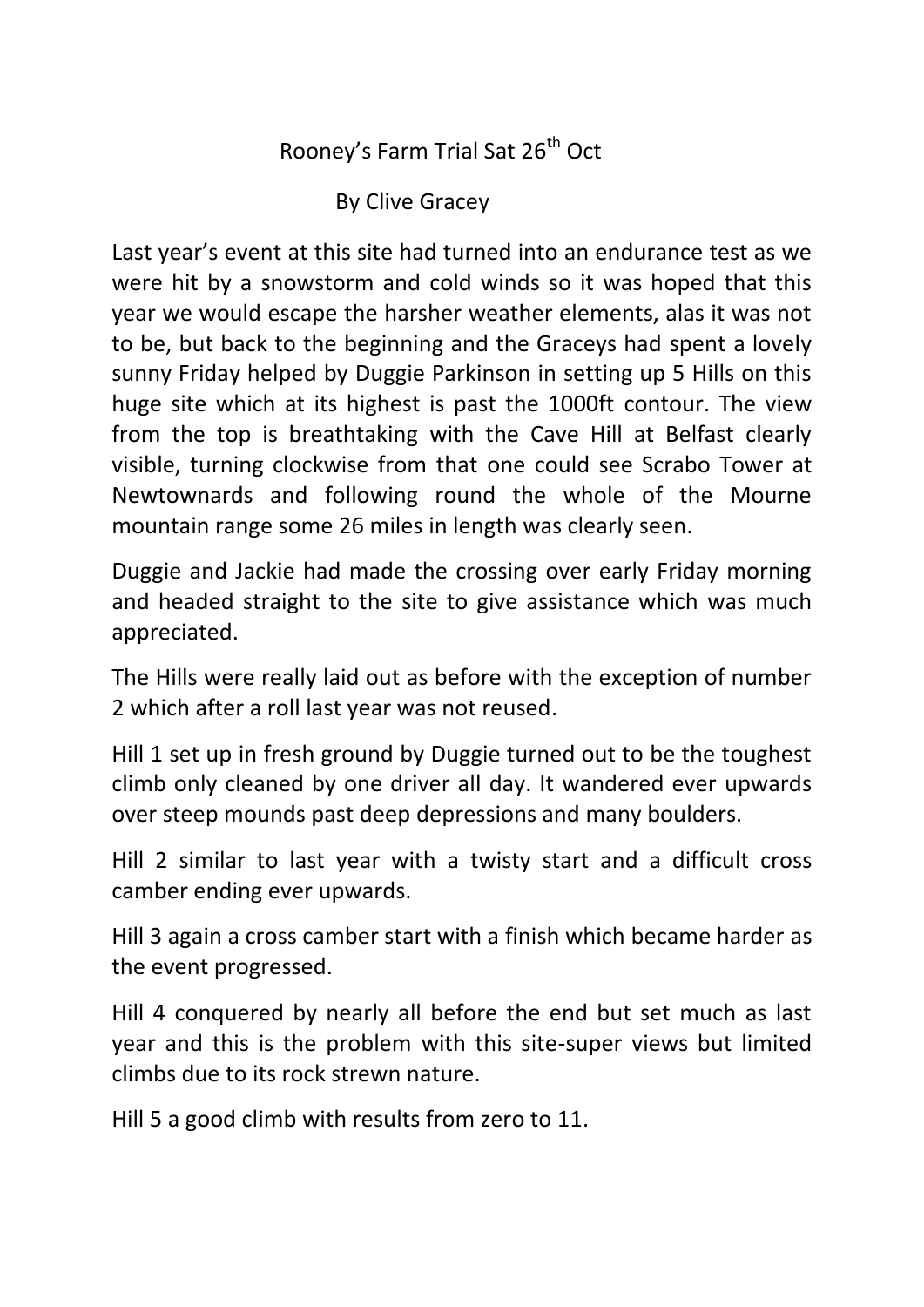This trial on the day of the Clubs annual Dinner and Prize giving is an all day event starting at 10-30 am and by 10 o/clock 14 drivers and cars had made it up the long lane from the road to the parking area this was a trial in itself but all made it successfully.

John Keatley was off at the Ulster Vintage Clubs winter trial in his Dellow but would join us at the Dinner; Al Booth was missing as was Michael McBratney, but like Master Keatley Michael would join us for the dinner his Sherpa still requiring work.

Up to now the weather was fine, dry and breezy the ground just right for trialling, not too wet so trickles were on the cards and where power was needed high gears could be used.

It was good to see Trevor Turkington out with his GPS, nephew David was not present-who would be driving, we had not long to wait for an answer as the Chair of Tandragees Thursday Club stepped forward and took the controls.'' When was that arranged'' asked David W ''just another secret'' said Trevor.

And so to the Hills, round 1 saw both Mervyn and son Peter on 4 lost,Peter had come over for the weekend and is a member of our Club so the Kincraft Trophy would not be his ,this goes to the best placed English visitor so Duggie was in with a good chance provided he finished. Brian Edgar was on 10 as were Andrew and John McKinney but Simon Gracey was ahead on 9.In Class B Harry Barr had at this time the lead over Geoff McKay, however his last round and a 10 on Hill 4 cost him any possibility of a win.

Round 2 and Simon Gracey posted the best score of the day with a super 2 lost this to Champion Trevor Astons and Brian Edgars 3's.Where was the Turkington GPS with its arrive and drive triallist well after scoring fairly well in the first round lap 2 was not going so well and inboard fiddle brakes would feature in the excuses later at the bar, this is fair enough as only Ian Wright seems to be able to cope with brakes either in or outboard.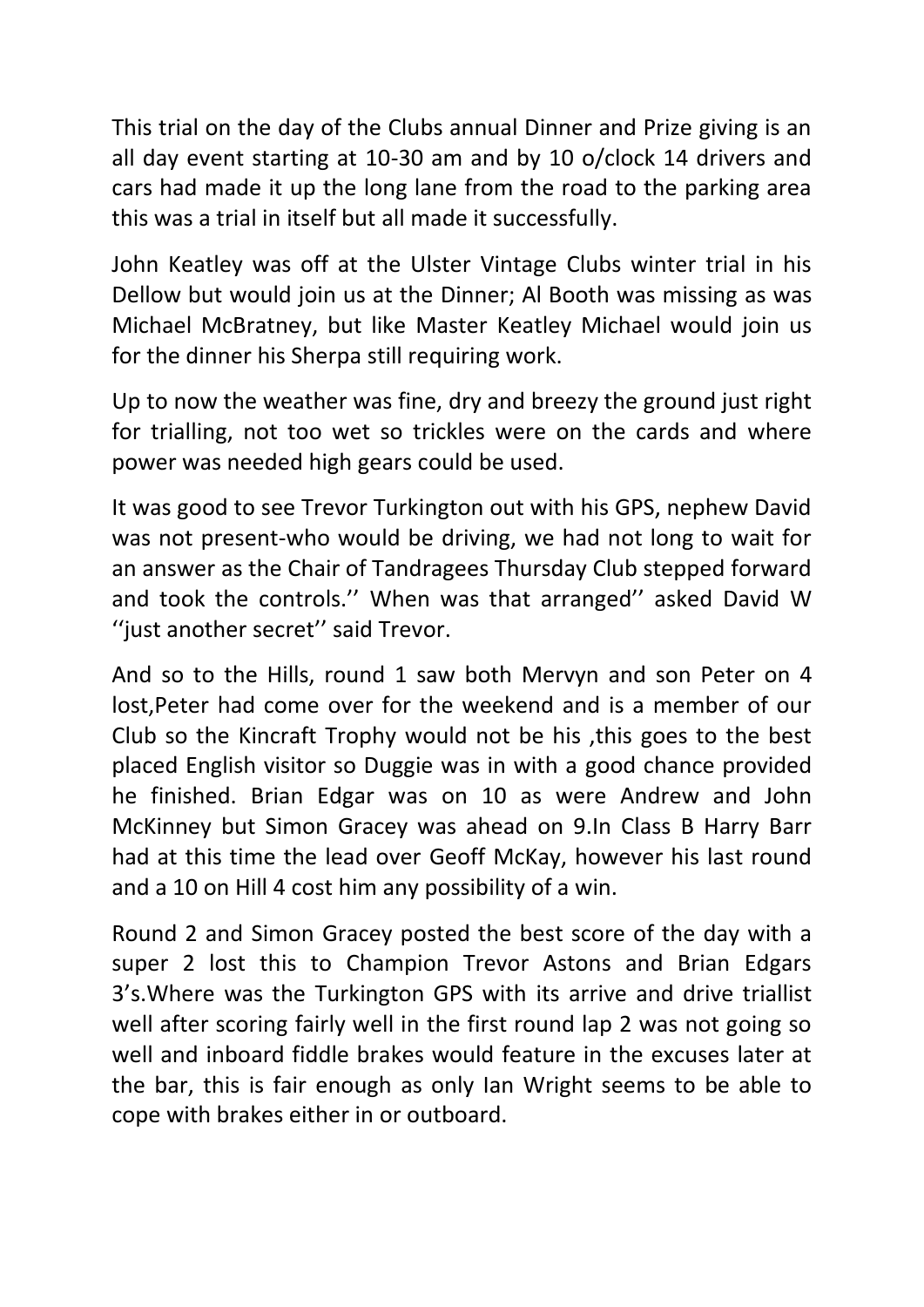Into the 3rd round and a few spots of rain started to fall, however from our super vantage point 1000ft above sea level we could see the heavy rain approaching, ground conditions immediately started to deteriorate. The CoC then cancelled the lunch break-''trial on'' was the instruction and trial on we did but the weather closed in with torrential rain and strong winds so again the CoC made the decision to cut down from 5 rounds to 4 and also to cancel hill 1 on the last lap as getting off the hill was becoming dangerous.

The final round in very wet conditions brought the best out in Brian Edgar with a super 3 lost, Mervyn McKinney was on 4 for the lap the rest followed, John McKinney had a diff or gearbox problem and took 12's at hills 2, 4 and 5 so was out of the running, 1 point separated Peter McKinney and Simon Gracey as it did with Andrew McKinney and Trevor Aston. In Class B Geoff McKay did the business followed by Peter Frost and Gerard Currid won Class C.Ground was raked in and posts were lifted, it was pelting down by now so the main aim was to pack up and get to the Burrendale Hotel asap.

A nice meal was followed by the Chairman's speech and then Michael Martin and wife Noreen, guest's of the Club handed out the Trophies. Michael the manufacture of Concord trials cars has been made an honorary member of our club and this was welcomed by all. The Burrendale Hotel has recently built on an extension and this is where we were with a private room and bar which was very comfortable. The night was rounded off with 'Tombola 'conducted as usual by Tandragees Thursday Club Chair although this time some very clever picture editing had him squirming with embarrassment at the end of the night,''whats Clive going to do with Toms picture'' asked Peter Flack, 'hang it in his loo'' said Trevor. The Bar stayed open until David Webster was finished with it and all went to bed.

Results 1st Class A Mervyn McKinney 23

| 2 <sup>nd</sup> | <b>Brian Edgar</b>     | 24 |
|-----------------|------------------------|----|
| $3^{\text{rd}}$ | <b>Andrew McKinney</b> | 25 |